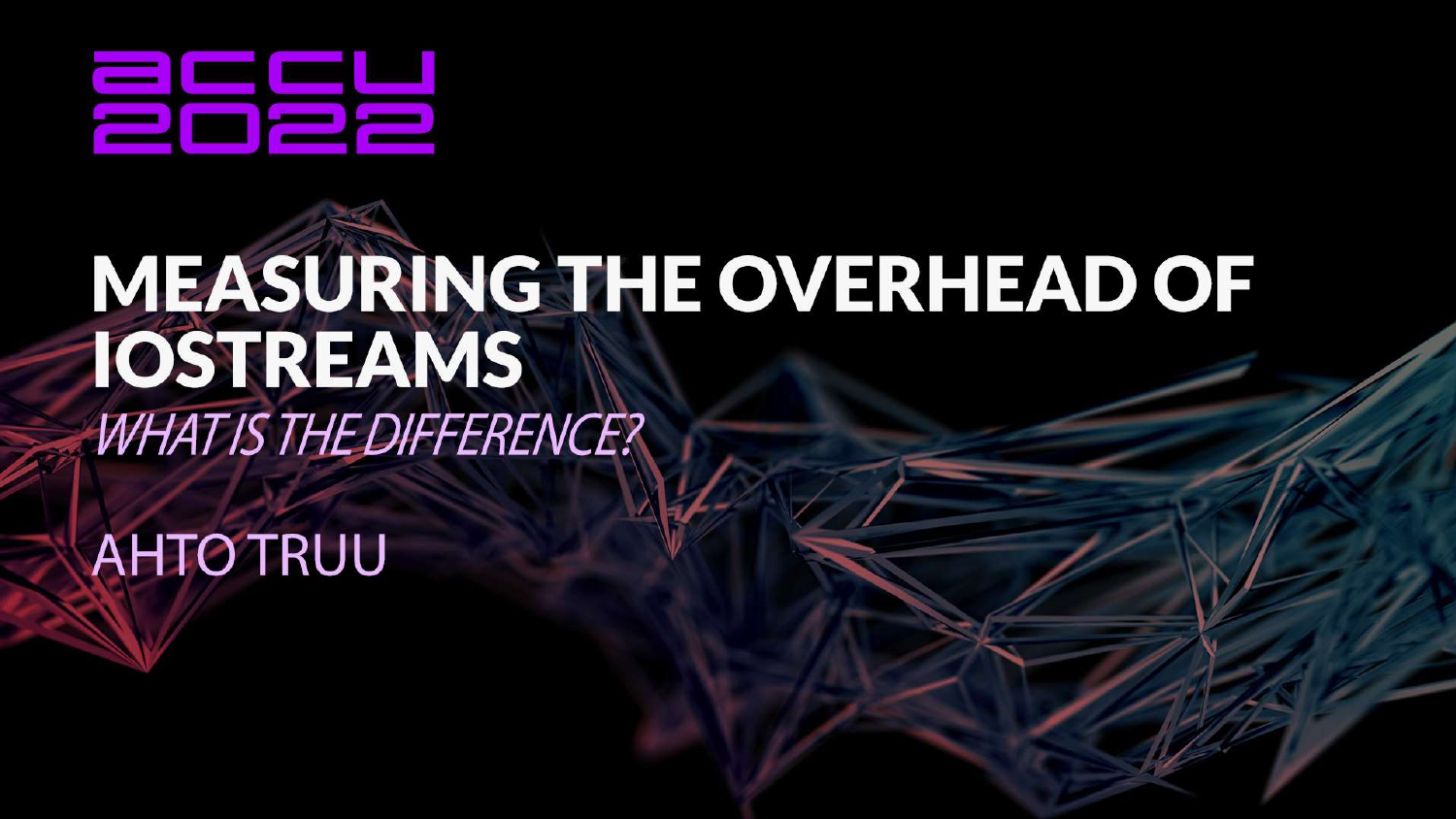

### Measuring the Overhead of C++ iostreams



#### Ahto Truu

MEMBER OF JURY, ESTONIAN OLYMPIAD IN INFORMATICS SOFTWARE ARCHITECT, GUARDTIME

ACCU Conference, 07-APR-2021 2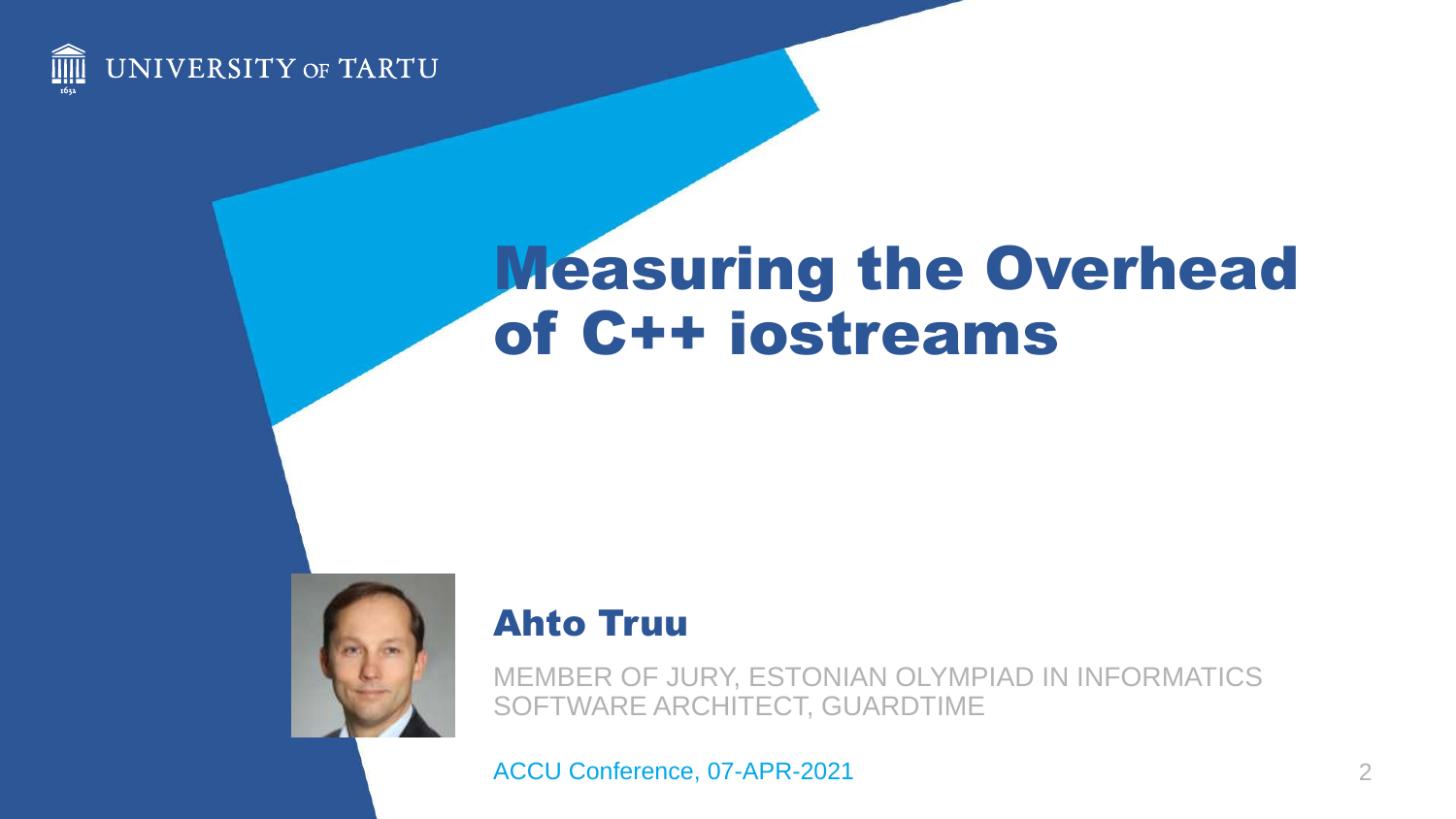

#### **Programming as a Sport: What Do You Mean?**

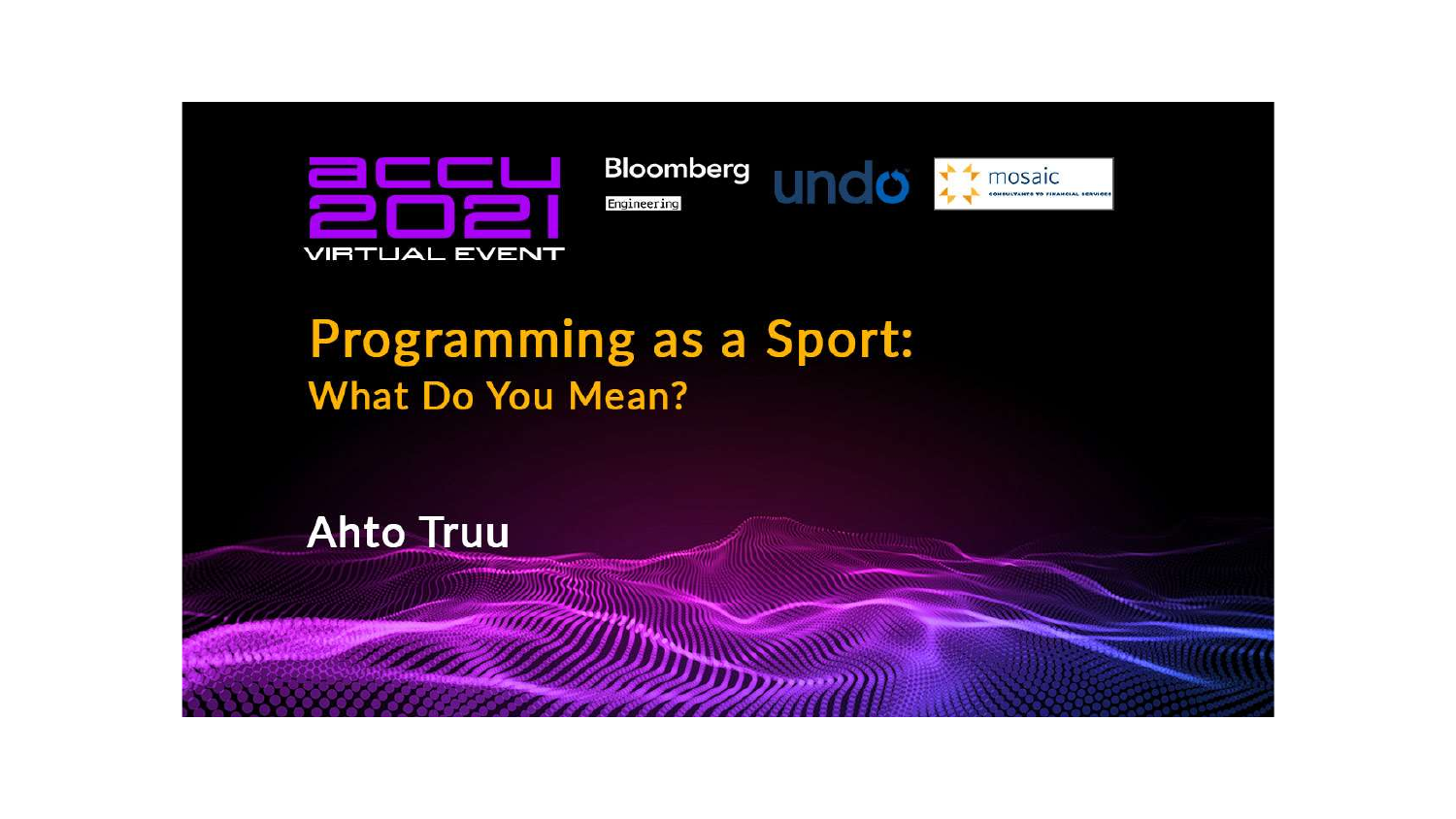### Programming Competitions

Designing and implementing correct and efficient algorithms to solve given data processing problems.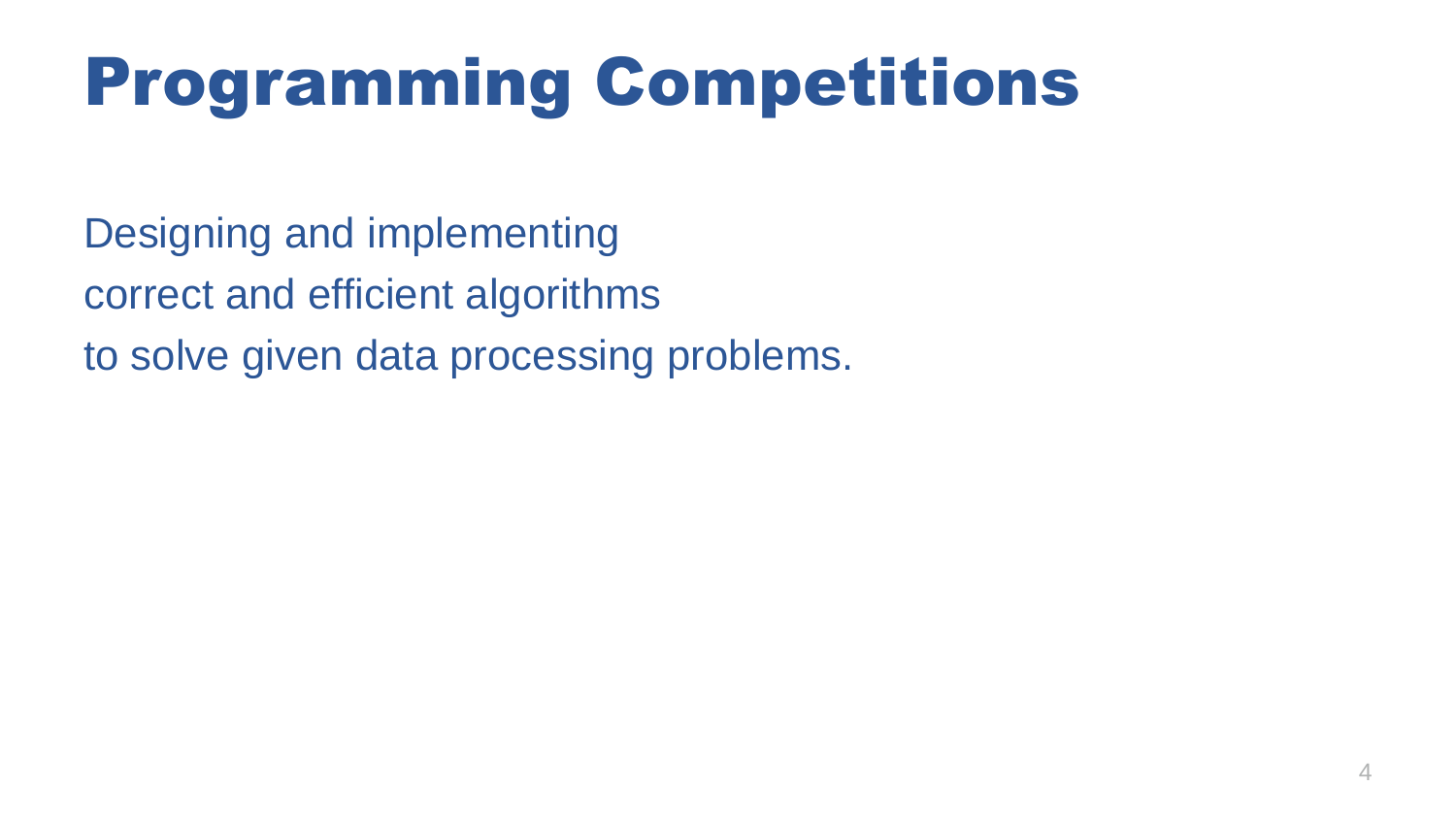### How Does the Ranking Work?

#### **Correctness**

- "black box" testing with a set of test cases **Efficiency**
- execution time and memory limits per test case
- increasingly large and/or difficult test cases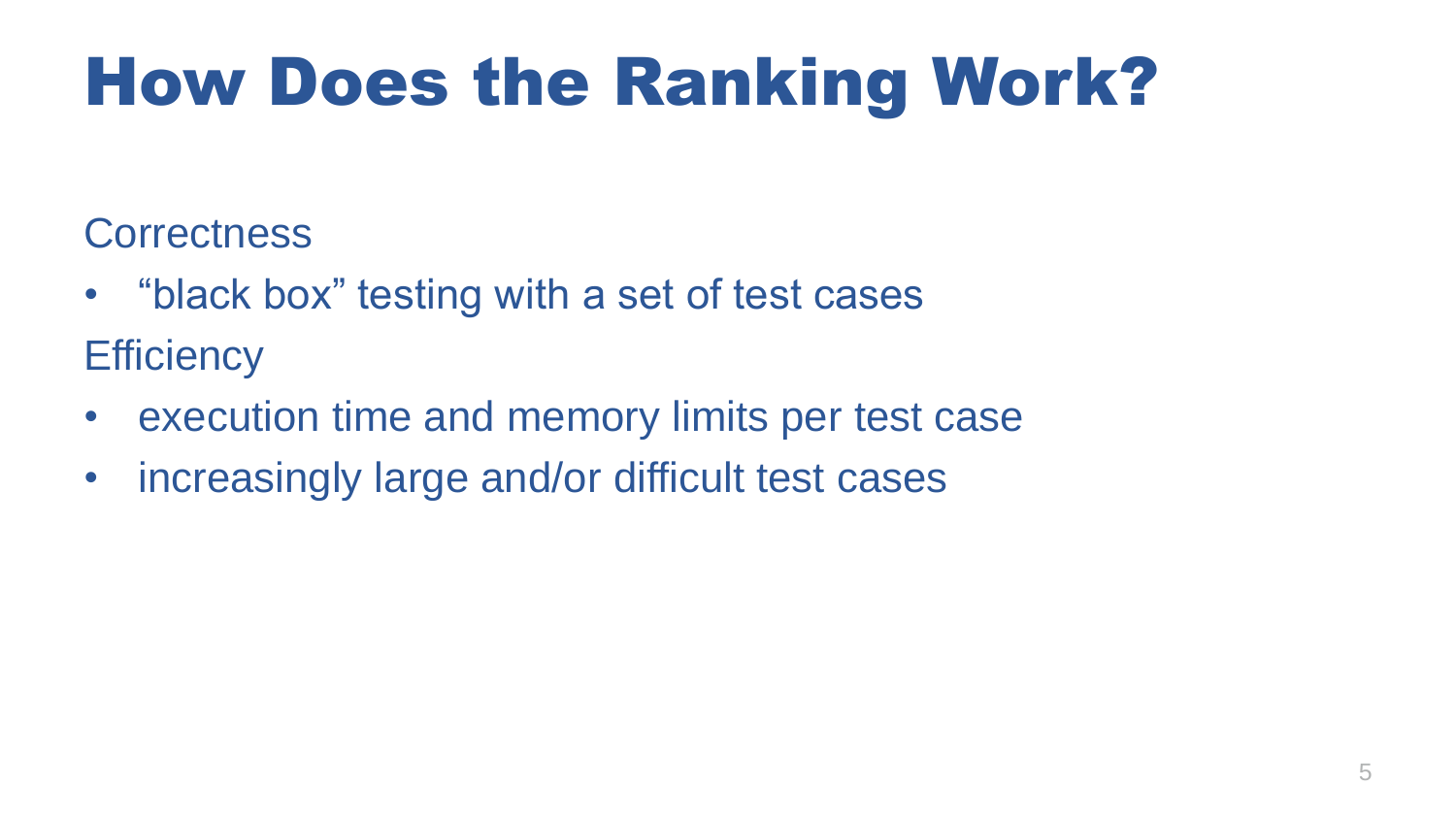### Algorithmic Complexity

- Suppose a problem that transforms a sequence of N integers
- Want to distinguish between O(N) and O(N<sup>2</sup>) algorithms
- But the real running time is
	- A+B $\cdot$ N+C $\cdot$ N for the O(N) algorithm
	- $A+B\cdot N+C\cdot N^2$  for the  $O(N^2)$  algorithm
	- $\ldots$  with typically  $B \gg C$
- So, how large an N do we need?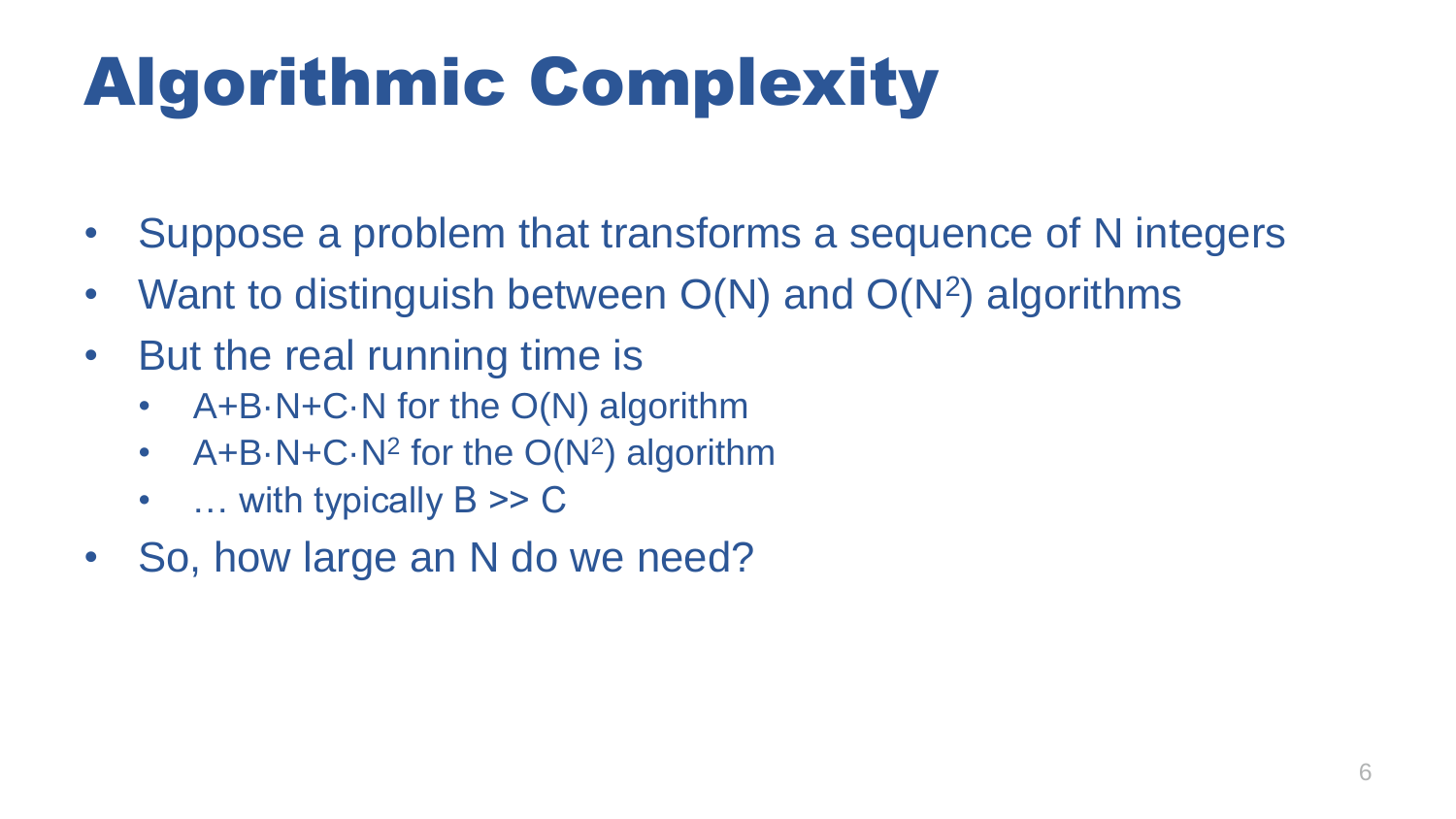### Concrete Complexity

- Even worse, the real real running time is
	- $A + B_1 \cdot N + C_1 \cdot N$  for the O(N) algorithm
	- $A + B_2 \cdot N + C_2 \cdot N^2$  for the  $O(N^2)$  algorithm
- Where  $B_1$  and  $B_2$  depend on non-essential technical details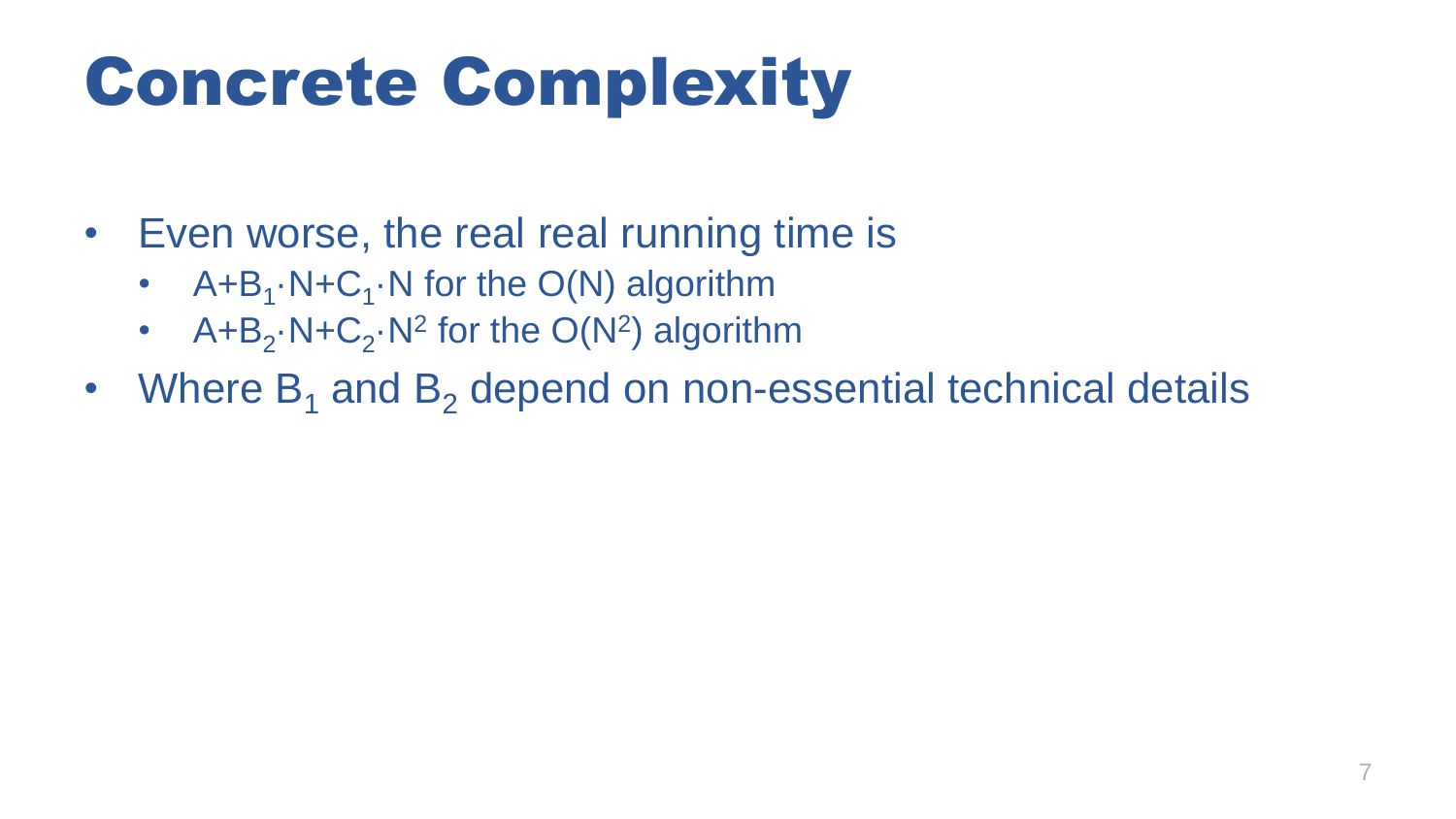### Test Setup

- Generate N·M integers
- Measure the time to copy them from stdin to stdout
	- ... using stdio from C
	- … using cstdio from C++
	- … using C++ iostreams
		- ... with or without ios::sync\_with\_stdio(false)
		- ... with or without cin.tie(nullptr)
		- $\dots$  with '\n' or endl as line terminator
	- ./source \$N \$M >input.txt && **time -p ./pipe** <input.txt >output.txt
	- ./source \$N \$M | (**time -p ./pipe**) | ./sink >/dev/null
- GCC 9.2.0 on Ubuntu 20.04, all compiled with -O2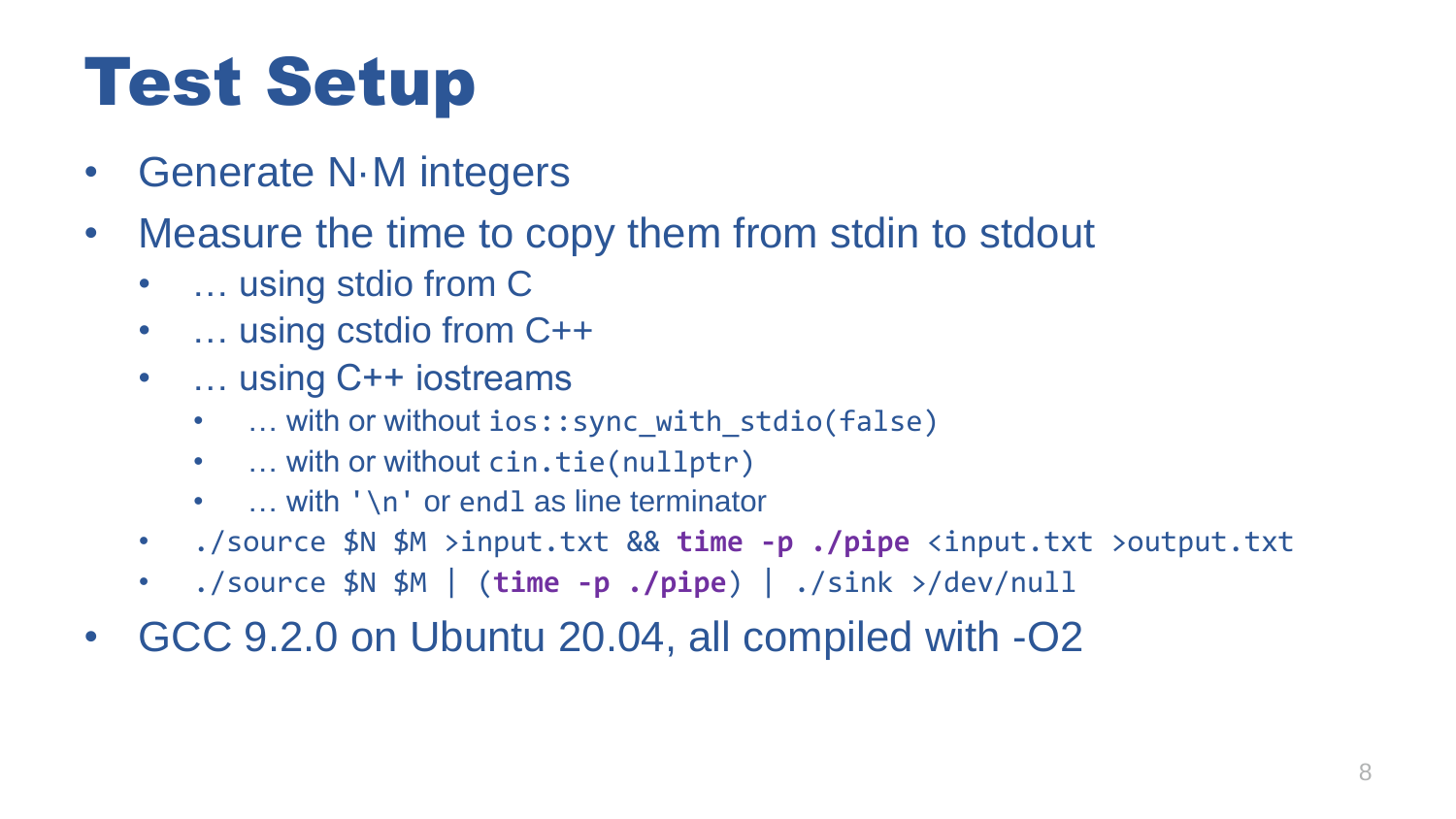### Results

- Tests with 1M/2M lines, 10/20 numbers per line
- No difference between using cstdio from C and C++
- C++ iostreams with '\n'
	- ... about 11x slower on files and 8x slower on pipes by default
	- $\dots$  about 9x slower on files and 7x slower on pipes with unsync
	- ... about 1.5-2x slower with untie
	- ... about 10-20% faster with untie+unsync
- No difference between '\n' and endl
	- $\ldots$  except endl about 2x slower with untie+unsync
- No difference between 1M·20 and 2M·10 numbers
	- ... except 2M·10 about 20% slower with untie+endl